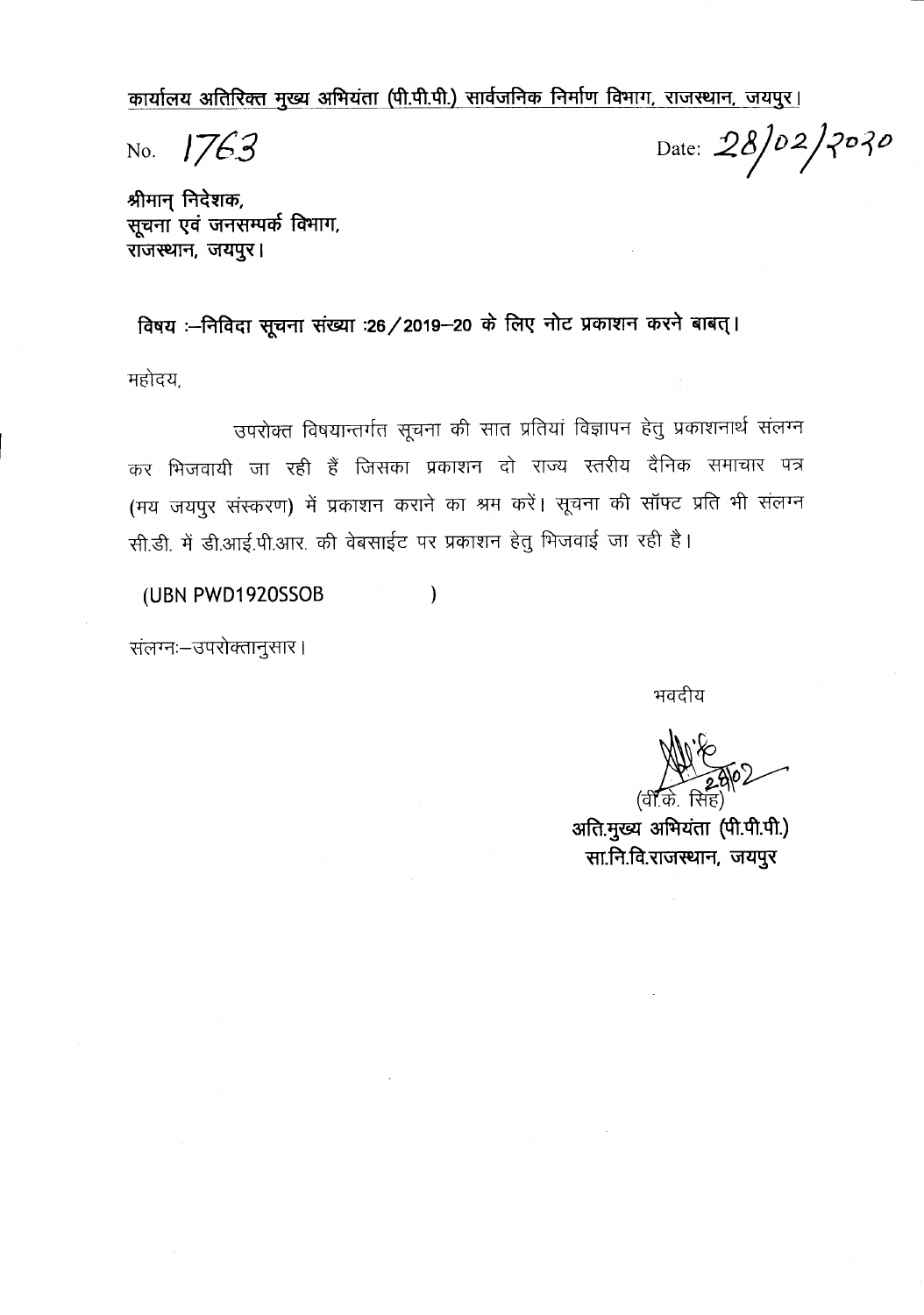- *Ferr. ful4~ /*

-------~----I

!

## **Government of Rajasthan Public Works Department** *»rrr No. 2.6/2.0/,9 -Q()*

I--~---·-------------

# **ADVERTISEMENT FOR HIRING OF SERVICESOF LEGAL EXPERTAND CORPORATE GOVERNANCE EXPERT**

Public Works Department, Government of Rajasthan Intends to hire services of Legal Expert and Corporate Governance Expert for its RSHA Cell for Operationalization of Rajasthan State Highways Authority (RSHA). Interested eligible personnel having requisite qualification and experience may apply for rendering services on intermittent basis, initially for two years, extendable upto another one year in the prescribed format.

Details regarding essential qualification, Terms of Reference, Conditions of service, application form and format for financial quote can be viewed and/or downloaded from website- http://sppp.rajasthan.gov.in and http://www.pwd.rajasthan.gov.in (UBN PWD1920SSOB ). Application and financial quote in the prescribed format completed in all respect should reach to under mentioned office latest by **March 16, 2020 up to 3.00 pm.** The envelope containing the application must-be superscribed in bold letters as "Application for the post of *----------------./1*

### **V. K. Singh**

Additional Chief Engineer (PPP) PPP Division, PWD Rajasthan PWD Campus, Jacob Road, Civil Lines, Jaipur-302006 Tel. 0141-2223557, 9001297297 Email:aceppp.pwd@rajasthan.gov.in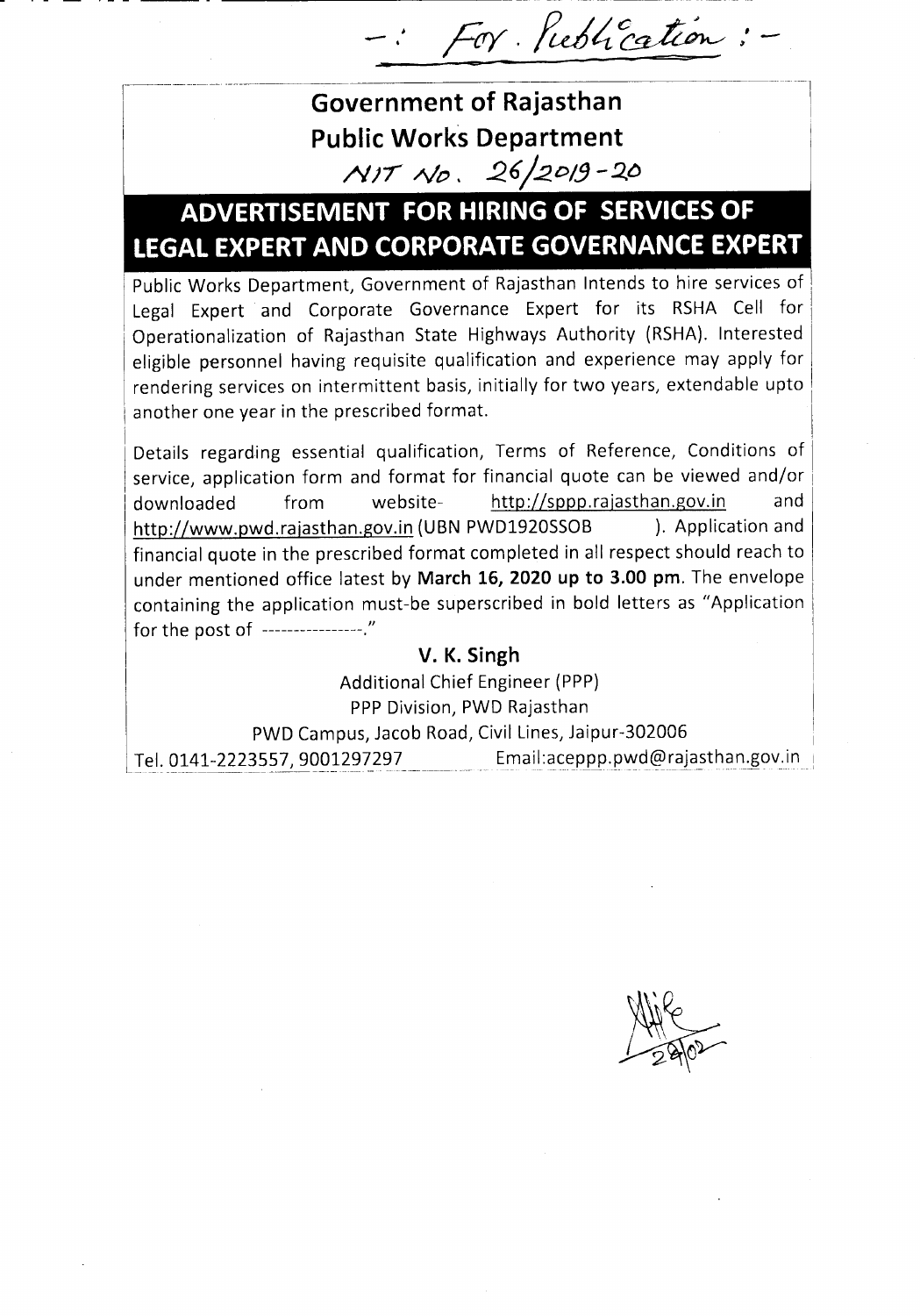OFFICE OF THE ADDITIONAL CHIEF ENGINEER (PPP) P.W.D., RAJASTHAN, JAIPUR

No. *1763* Date: 28/02/2020

#### NIT No. 26/2019-20

## ADVERTISEMENT FOR HIRING OF SERVICES OF LEGAL EXPERT AND CORPORATE GOVERNANCE EXPERT

On behalf of Hon'ble Governor of Rajasthan, Public Works Department, Rajasthan (India) invites advertisement for hiring of services of Legal Expert And Corporate Governance Expert for RSIIA Cell for Operationalization of Rajasthan State Highways Authority (RSHA) Constituted under the provisions of section 44 of Rajasthan State Highways Act, 2014 (Act No. 22 of 2015).

Application and financial quote in the prescribed format completed in all respect from interested eligible personnel having requisite qualification and experience are invited for rendering services on intermittent basis, initially for two years, extendable upto another one year basis.

Details regarding essential qualification, Terms of Reference, Conditions of service, application format and schedule for financial quote can be viewed and/or downloaded from website- http://sppp.rajasthan.gov.in and http://www.pwd.rajasthan.gov.in (UBN PWD1920SSOB ). Application and financial quote in the prescribed format completed in all respect should reach to under mentioned office latest by March 16, 2020 up to 3.00 pm. The envelope containing the application must-be superscribed in bold letters as "Application for the post of *---------------.*"

#### (UBN PWD1920SS0B

Further information can be obtained from the Office of Additional Chief Engineer (PPP) . during office hours i.e. 09:30 to 18:00 hours.

V. K. Singh Additional Chief Engineer (PPP) PWD Rajasthan Jacob Road, Civil Lines, Jaipur-302006 Tele:  $+91$  141 2223547, Email: aceppp.pwd $@$ rajasthan.gov.in

 $\mathbf{I}$ 

(س<del>با</del>س

Addl. Chief Engineer (PPP), PWD, Rajasthan, Jaipur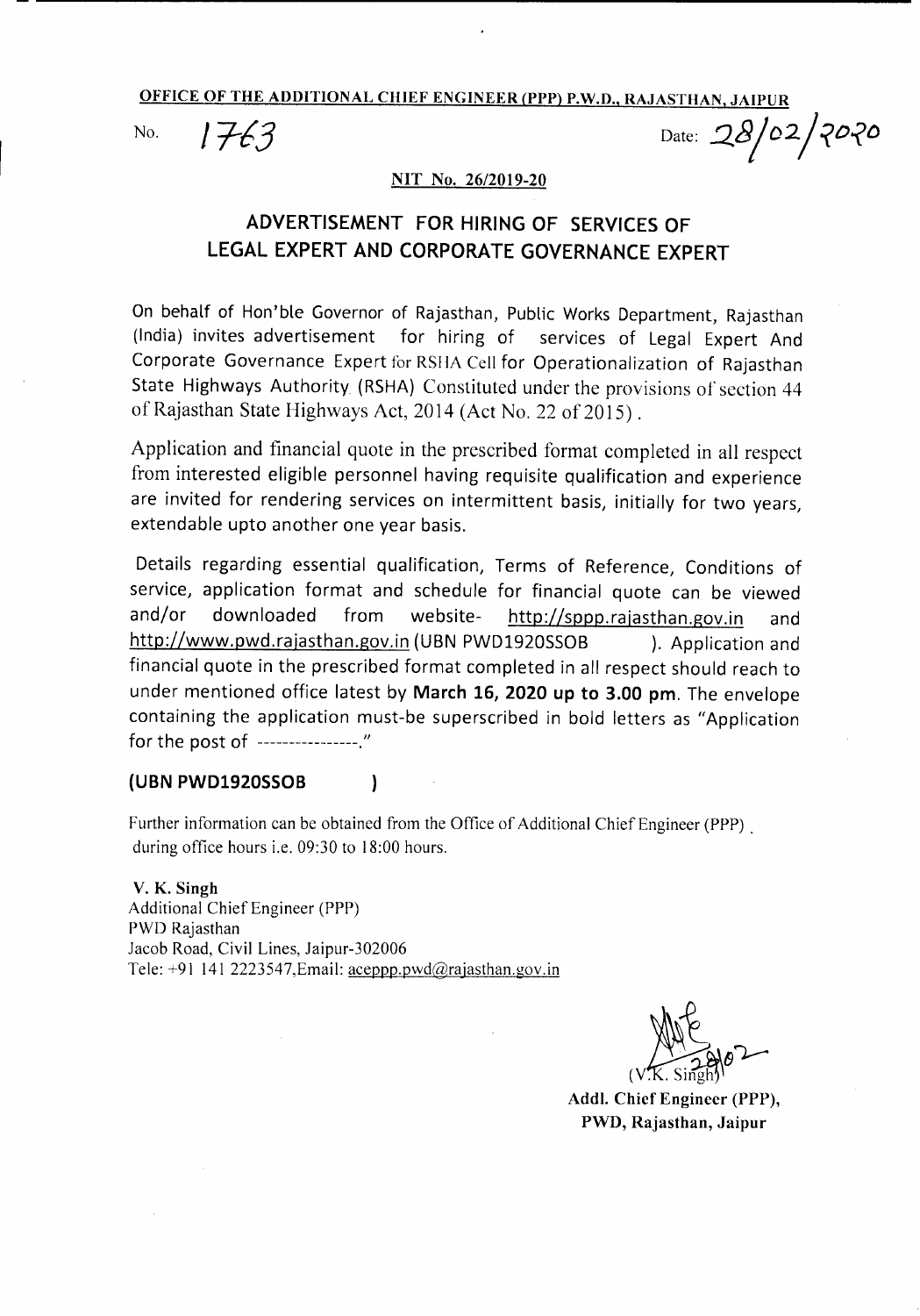No. *J763*

Date: 28/02/2020

Copy submitted/forwarded to the following for information:-

- 1. SA to Dy. Chief Minister, Govt. of Rajasthan, Jaipur.
- 2. Sr. OS to Chief Secretary, GOYt.of Rajasthan, Jaipur.
- 3. PS to ACS, PWD, Govt. Rajasthan, Jaipur.
- 4. PS to ACS, Finance Deptt., Govt. of Rajasthan, Jaipur.
- 5. PS to Chairman, RIICO, Jaipur.
- 6. PS to Secretary PWD, Govt. of Rajasthan, Jaipur.
- 7. Prof. Mahesh Kumar Jat, Deptt. Of Civil Engineering, MNIT, Jaipur
- 8. PS to Chief Engineer & Add!. Secretarty, PWD, Rajasthan Jaipur
- 9. Chief Engineer (NH, PPP)/ PMGSY /Building/QC/Electrical, PWD Rajasthan, Jaipur.
- 10. Additional Chief Engineer PWD Zone All
- 11. Superintending Engineer PWD PPP-I/PPP-II.
- 12. Project Director, PPP Jaipur.
- 13. System Analyst, PWD Rajasthan, Jaipur for uploading on PWD official Website.

**ALLES 502** 

Addl. Chief Engineer (PPP), PWD, Rajasthan, Jaipur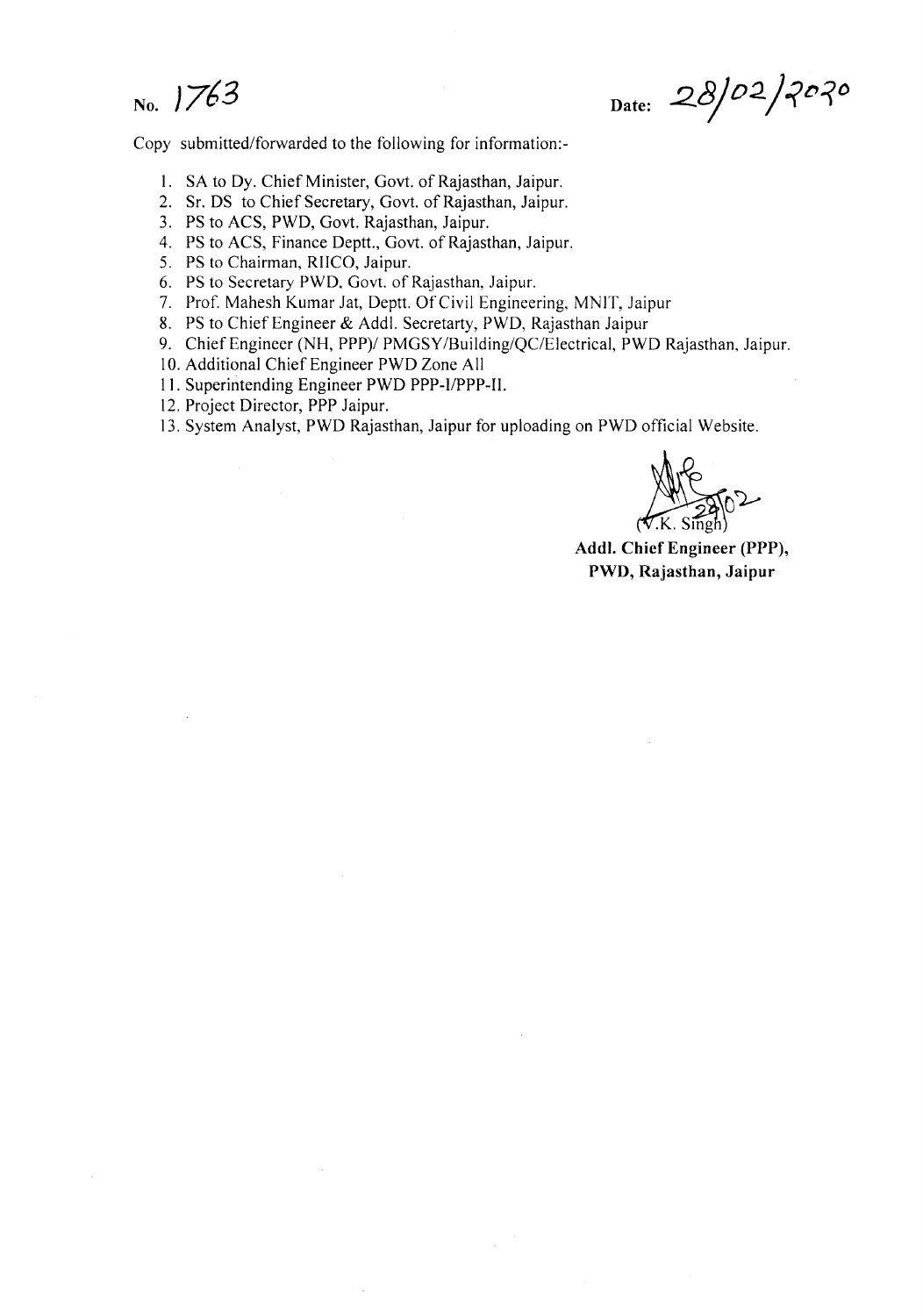## Government of Rajasthan Public Works Department

Public Works Department (PWD) invites application for the services of following Experts :-

| S. No. | Name of Post                | No. of<br>Post | Type and duration of services                                       |
|--------|-----------------------------|----------------|---------------------------------------------------------------------|
|        | Legal Expert                | 01             | Intermittent input for initial  <br>period of two years, extendable |
|        | Corporate Governance Expert | - 01           | upto another one year, as per<br>Term & Conditions.                 |

### DETAILS OF ELIGIBILITY CRITERIA

| S. No. | Name of the Post                      | Educational and other qualification required                                                                                                                                                                                                                                                                                                                                                                                                                                                                                                                                                                                                                                                                              |  |  |
|--------|---------------------------------------|---------------------------------------------------------------------------------------------------------------------------------------------------------------------------------------------------------------------------------------------------------------------------------------------------------------------------------------------------------------------------------------------------------------------------------------------------------------------------------------------------------------------------------------------------------------------------------------------------------------------------------------------------------------------------------------------------------------------------|--|--|
| 1.     | Legal Expert                          | A. Educational Qualification<br>Degree in Law from recognized University<br><b>B.</b> Experience<br>At least 05 years of working experiences with<br>State/ Central<br>Government<br>policy<br>and<br>institution reform on similar tasks; having<br>of<br>and/or<br>knowledge<br>experiences<br>public<br>institutional<br>international<br>sector<br>reforms;<br>Knowledge of (direct experience with) the<br>applicable to the drafting<br>principles<br>of .<br>ordinances / bills, rules, regulations, bylaws,<br>legal and regulatory instruments in India and<br>preferably in Rajasthan;<br>Extensive knowledge of legal and regulatory<br>environment across public sector institutions<br>in India/State Level. |  |  |
| 2.     | Corporate<br><b>Governance Expert</b> | A. Educational Qualification<br>Degree in Public / Business Administration from<br>٠<br>recognized University, and<br>Member of Institute of Company Secretaries of<br>$\bullet$<br>India (ICSI) holding Certificate of Practice i.e.<br>authorized<br>practice the<br>profession<br>to<br>of<br>Company Secretary preferably;                                                                                                                                                                                                                                                                                                                                                                                            |  |  |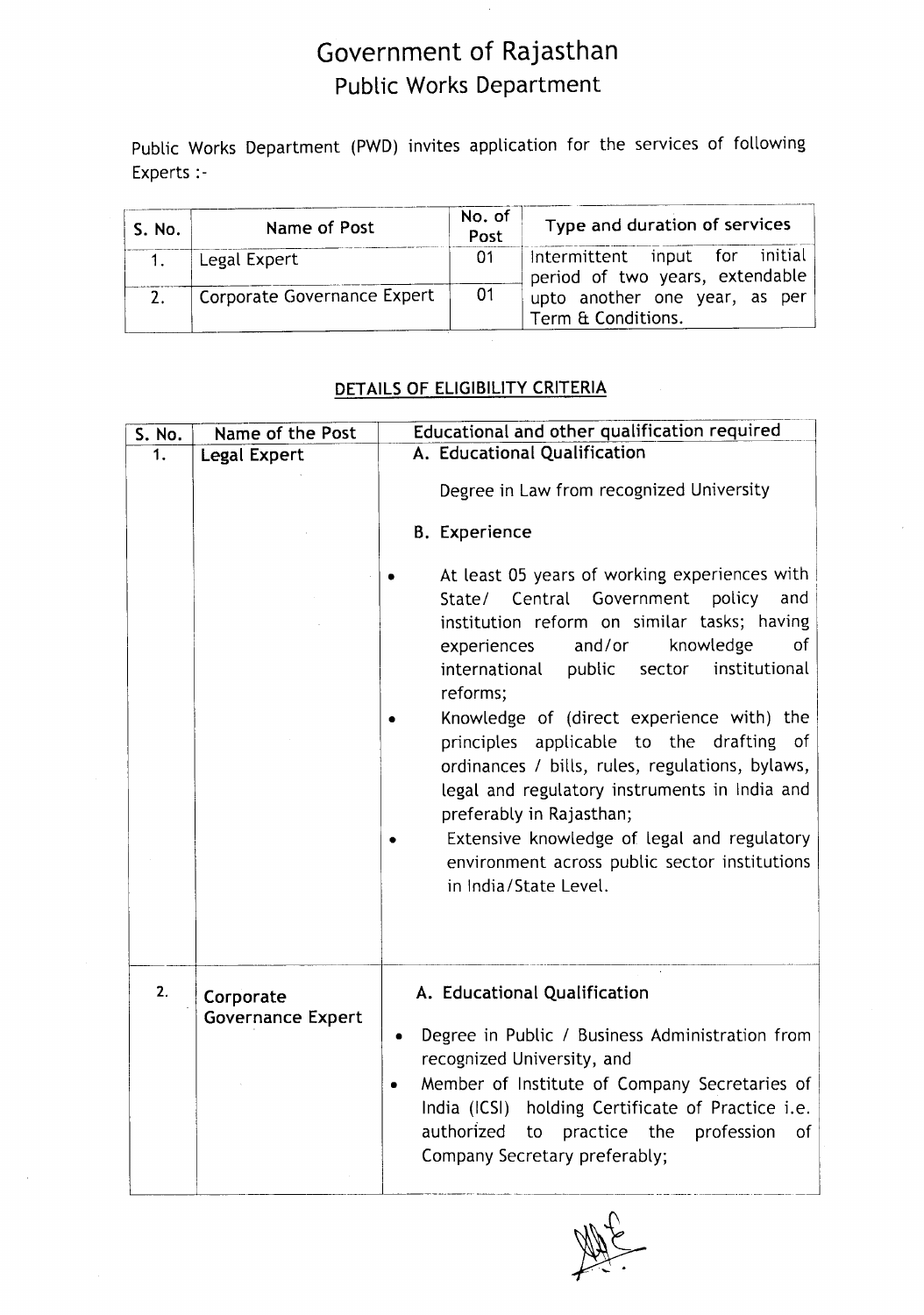| Experience<br><b>B.</b>                                                                                                                                                                                                                                                                                                                                                                                                                                                                                                                                                                                                                                                                                                                             |
|-----------------------------------------------------------------------------------------------------------------------------------------------------------------------------------------------------------------------------------------------------------------------------------------------------------------------------------------------------------------------------------------------------------------------------------------------------------------------------------------------------------------------------------------------------------------------------------------------------------------------------------------------------------------------------------------------------------------------------------------------------|
| At least 05 years of working experiences with<br>State/ Central Government policy and institution<br>reform on corporate governance related role,<br>having experiences and/or knowledge of<br>international public sector institutional reforms;<br>Knowledge of (direct experience with)the<br>$\bullet$<br>principles applicable to the drafting of<br>ordinances / bills, rules, regulations, bylaws,<br>legal and regulatory instruments in India and<br>preferably in Rajasthan;<br>Extensive knowledge of corporate and<br>$\bullet$<br>regulatory environment across public sector<br>institutions in India/State Level.<br>Candidates having experience of establishing<br>$\bullet$<br>organization of similar nature shall be preferred. |
|                                                                                                                                                                                                                                                                                                                                                                                                                                                                                                                                                                                                                                                                                                                                                     |

## Term of Reference for services

| S. No. | Name of the Post | Term of Reference for services                                                                                                                                                                                                                                                                                                                                                                                                                                                                                                                                                                                                                                                                                                                                                                                                                                                                                                                                                                                                                                                                                                                                                                                                                                                                                                                  |
|--------|------------------|-------------------------------------------------------------------------------------------------------------------------------------------------------------------------------------------------------------------------------------------------------------------------------------------------------------------------------------------------------------------------------------------------------------------------------------------------------------------------------------------------------------------------------------------------------------------------------------------------------------------------------------------------------------------------------------------------------------------------------------------------------------------------------------------------------------------------------------------------------------------------------------------------------------------------------------------------------------------------------------------------------------------------------------------------------------------------------------------------------------------------------------------------------------------------------------------------------------------------------------------------------------------------------------------------------------------------------------------------|
| 1.     | Legal Expert     | The detailed scope of services of the Legal Expert for<br>RSHA will include, but not be limited to, the following<br>tasks:<br>Review the provisions of the Rajasthan State<br>Highway Act, the operations manual, existing<br>working documents such as Draft Financial<br>Management Rules, Rajasthan State Highways<br>Fee Rules and all other operative notification<br>and government orders related to RSHA;<br>Review the Operations Manual including the<br>operationalisation plan of RSHA<br>proposed<br>prepared as part of the RSHDP II including the<br>Project Appraisal Document, Legal Agreement<br>and Project Agreements of RSHDP II and<br>modify the operationalisation plan, if needed,<br>based on this review;<br>To ensure that the Transition Strategy for<br>Operationalsation of RSHA prepared by the<br>RSHA Cell and its staff and experts, is in line<br>with the provisions of the RSH Act, 2014 and<br>assist in stakeholder consultations of the draft<br>process of approval<br>and<br>strategy<br>and<br>implementation of this Strategy;<br>Assist the RSHA Cell in preparation and<br>approval of the rules and regulations under<br>Section 102 and 103 of the RSH Act, 2014 and<br>establish process of appointment of Board<br>Members etc.<br>model,<br>To<br>that<br>the<br><b>business</b><br>ensure |

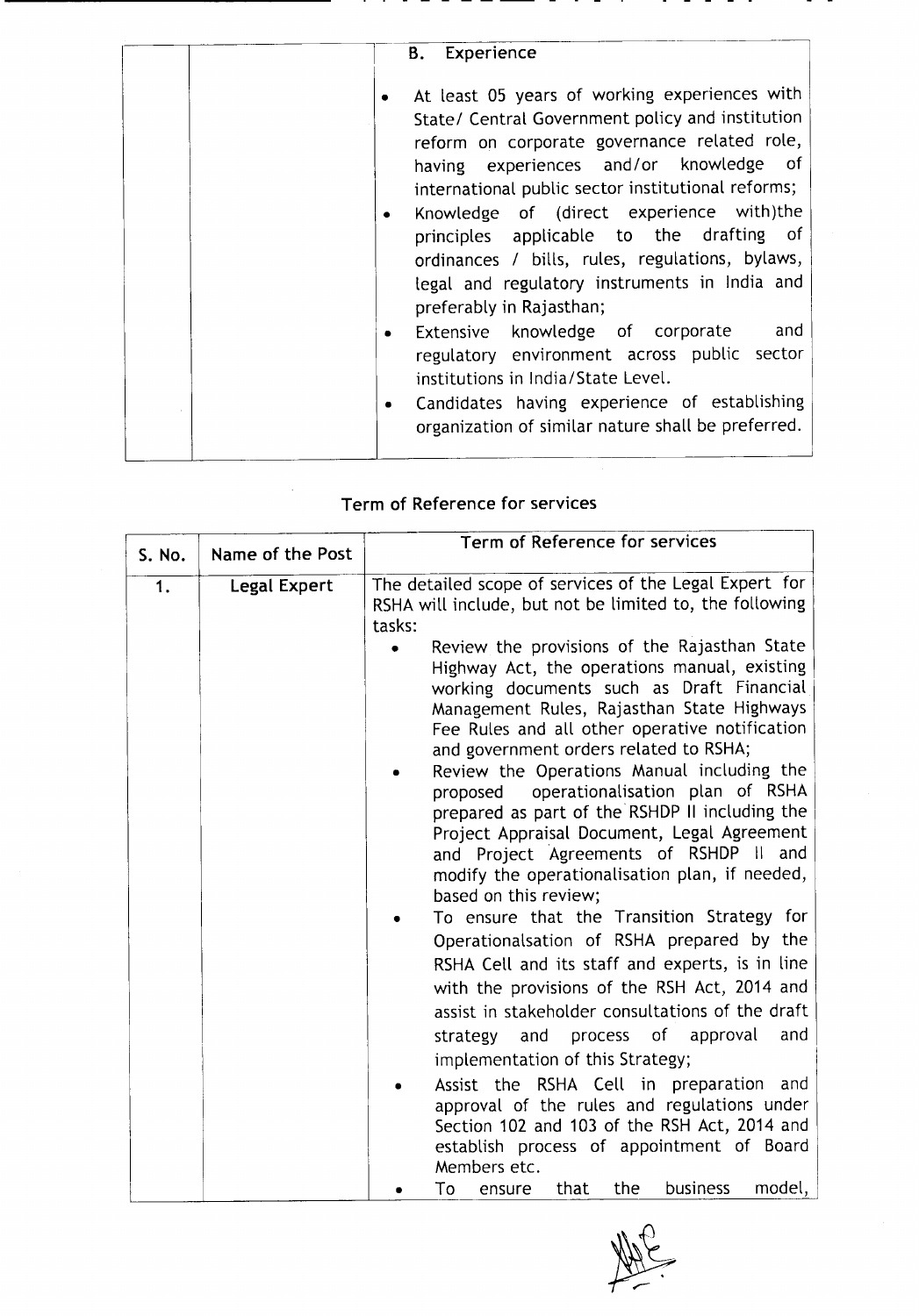| organization structure and staffing plan of<br>RSHA prepared by the RSHA Cell and its<br>experts is in line and accordance with the |
|-------------------------------------------------------------------------------------------------------------------------------------|
| provisions of the RSH Act, 2014;                                                                                                    |
| Assist<br><b>RSHA</b><br>Cell<br>the<br>in<br>day-to-day                                                                            |
| interpretation of the provisions of the Act and                                                                                     |
| is expected to draw on all relevant primary                                                                                         |
| and secondary documentation (reports, policy<br>documents, laws, regulations, orders, etc.),                                        |
| and to conduct discussions with relevant                                                                                            |
| stakeholders<br>order<br>effectively<br>in<br>to                                                                                    |
| operationalise the RSHA;                                                                                                            |
| Prepare concerns of the RSHA, PPP division                                                                                          |
| and the State Government<br>and<br>other                                                                                            |
| stakeholders in the existing law in order to                                                                                        |
| resolve or amend rules/regulations/ orders, if<br>necessary, for successful operationalisation of                                   |
| the RSHA;                                                                                                                           |
| To ensure that the contracts/ policies/ MoUs<br>drafted by the RSHA Cell, RSHA and its experts                                      |
| implementation<br>for<br>of<br>human<br>resource                                                                                    |
| management framework, financing framework,                                                                                          |
| corporate<br>governance framework<br>and                                                                                            |
| communication plan for internal and external                                                                                        |
| stakeholders, are fair and drawn up in                                                                                              |
| impartial manner and are incompliance with<br>the provisions of the RSH Act, 2014;                                                  |
| Assist in providing good practices in legal and                                                                                     |
| policy<br>documents<br>adopted<br>in.                                                                                               |
| operationalisation of similar other Authorities                                                                                     |
| in the road sector or any other relevant sectors                                                                                    |
| both nationally and internationally;                                                                                                |
| Assist in coordination and support in approval<br>processes, procedures and advocacy strength                                       |
| with the<br>state<br>centre<br>government<br>and                                                                                    |
| agencies, as necessary;                                                                                                             |
| Design and drafting standard formats of laws                                                                                        |
| and institutional system for the<br>newly                                                                                           |
| structured RSHA;                                                                                                                    |
| Assist in stakeholder consultations including<br>state and central government Ministries and                                        |
| departments on legislative and other legal                                                                                          |
| matters for the issues of oprationalisation and                                                                                     |
| effective<br>functioning<br>of RSHA<br><i>including</i>                                                                             |
| government rights and jurisdictions under the                                                                                       |
| provisions of the Act; and                                                                                                          |
| Assist the RSHA Cell in necessary coordination,<br>effective communication, consultations and                                       |
| reporting with stakeholders and other experts,                                                                                      |
| consultants of the PPP Division and the World                                                                                       |
| Bank.                                                                                                                               |
|                                                                                                                                     |
|                                                                                                                                     |
|                                                                                                                                     |
|                                                                                                                                     |

Note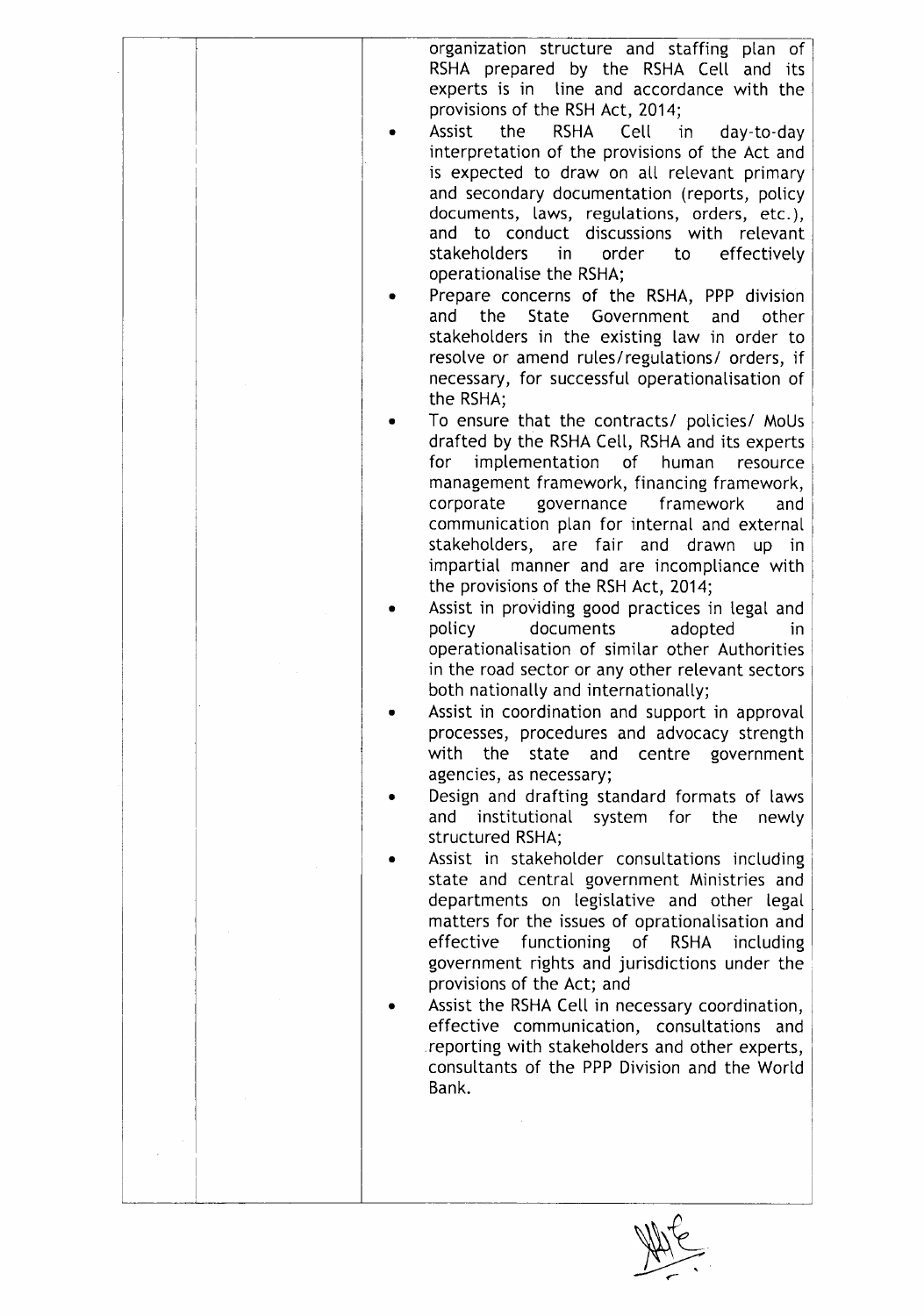| 2. | Corporate  | The detailed scope of services of the Corporate     |
|----|------------|-----------------------------------------------------|
|    | Governance | Governance Expert for RSHA will include, but not be |
|    | Expert     | limited to, the following tasks:                    |
|    |            | Review the provisions of the Rajasthan State        |
|    |            | Highways Act, 2014, the operations manual,          |
|    |            | existing working documents such as Draft            |
|    |            | Financial Management Rules, Rajasthan State         |
|    |            | Highways Fee Rules and all other operative          |
|    |            | notifications and government orders related         |
|    |            | to RSHA, including formulation of Standard          |
|    |            | Operation Process (SOP) for activities required     |
|    |            | to operationalisation of the Authority;             |
|    |            | Review the Operations Manual including the          |
|    |            | proposed operationalisation plan of RSHA            |
|    |            | prepared as part of the RSHDP-II including the      |
|    |            | Project Appraisal Document, Legal Agreement         |
|    |            | and Project Agreements of<br>RSHDP- II and          |
|    |            | modify the operationalisation plan, if needed,      |
|    |            | based on this review;                               |
|    |            | Assist the RSHA Cell in preparation of the          |
|    |            | Transition Strategy for Operationalisation of       |
|    |            | RSHA in line with the provisions of the RSH         |
|    |            | Act, assist in stakeholder consultations of the     |
|    |            | draft strategy and process of approval and          |
|    |            | implementation of this Strategy;                    |
|    |            | Assist the RSHA Cell in establishing strong         |
|    |            | corporate governance arrangements for RSHA          |
|    |            | in line with the RSH Act and international &        |
|    |            | national best practices for state owned             |
|    |            | enterprises to ensure RSHA credit worthiness,       |
|    |            | independence in spirit of Board and their           |
|    |            | active participation in functioning of the          |
|    |            | company; improving effectiveness of Board           |
|    |            | Evaluation practices and disclosure<br>and          |
|    |            | transparency related issues, if any;                |
|    |            | Assist the RSHA cell in preparation of a            |
|    |            | governance framework for RSHA including             |
|    |            | business model, defining the organisational         |
|    |            | functions, organisation<br>structure<br>and         |
|    |            | accountability framework with KPIs, business        |
|    |            | processes, operational rules and procedures of      |
|    |            | RSHA is accordance with the provisions of the       |
|    |            | RSH Act;                                            |
|    |            | Assist the RSHA Cell in application of the          |
|    |            | public<br>investment<br>of<br>the<br>principles     |
|    |            | management assessment (PIMA) tool to the            |
|    |            | new agency to make sure that public                 |
|    |            | follow<br>investment management processes           |
|    |            | international benchmarks and maximize the           |
|    |            | allocation<br>and<br>process<br>resource            |
|    |            | capital<br>implementation<br>of<br>investment       |
|    |            | projects;                                           |

NAVE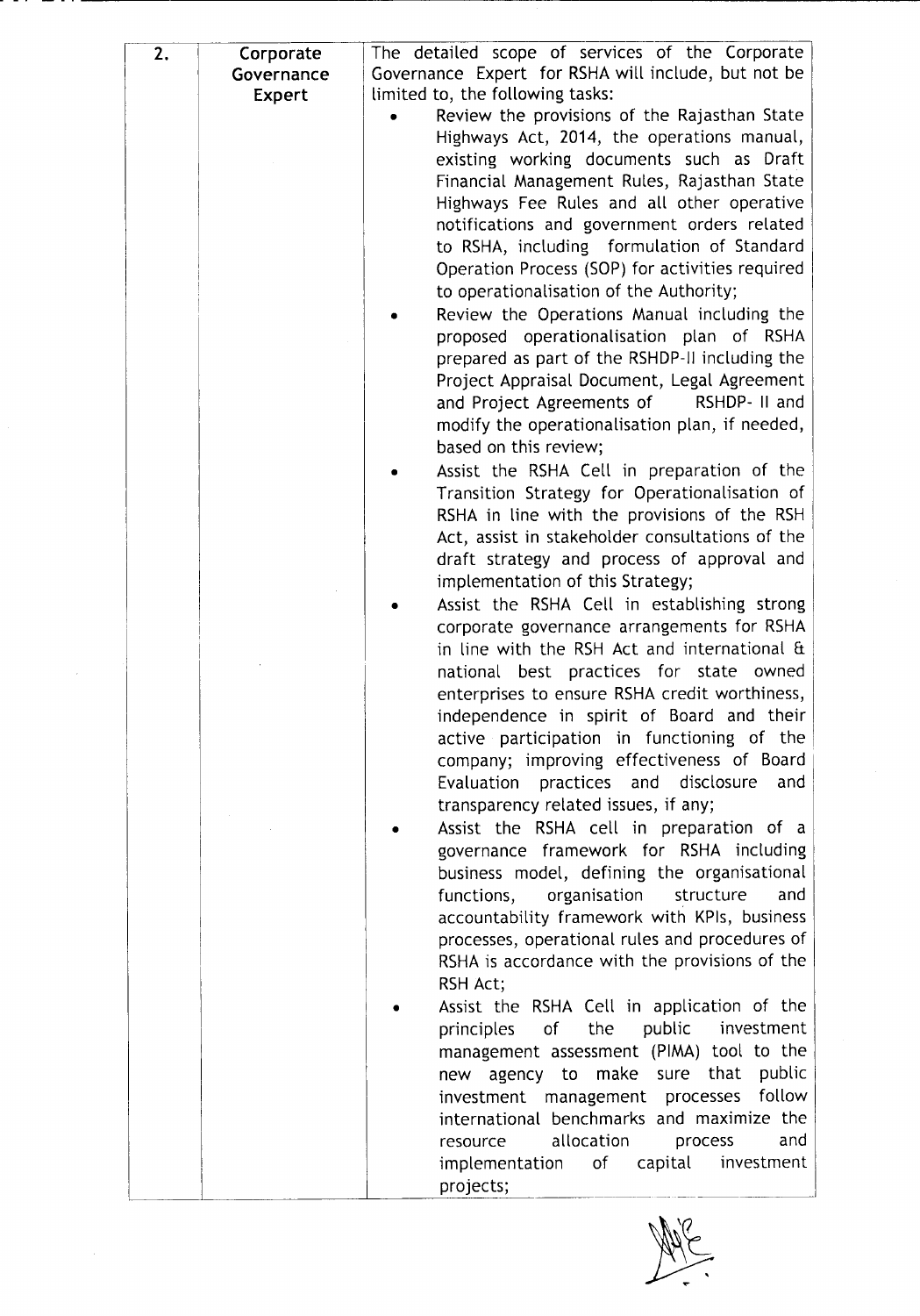Mile

 $\mathcal{A}^{\mathcal{A}}$ 

 $\hat{\mathcal{A}}$ 

 $\frac{1}{\sqrt{2}}$ 

 $\boldsymbol{\epsilon}$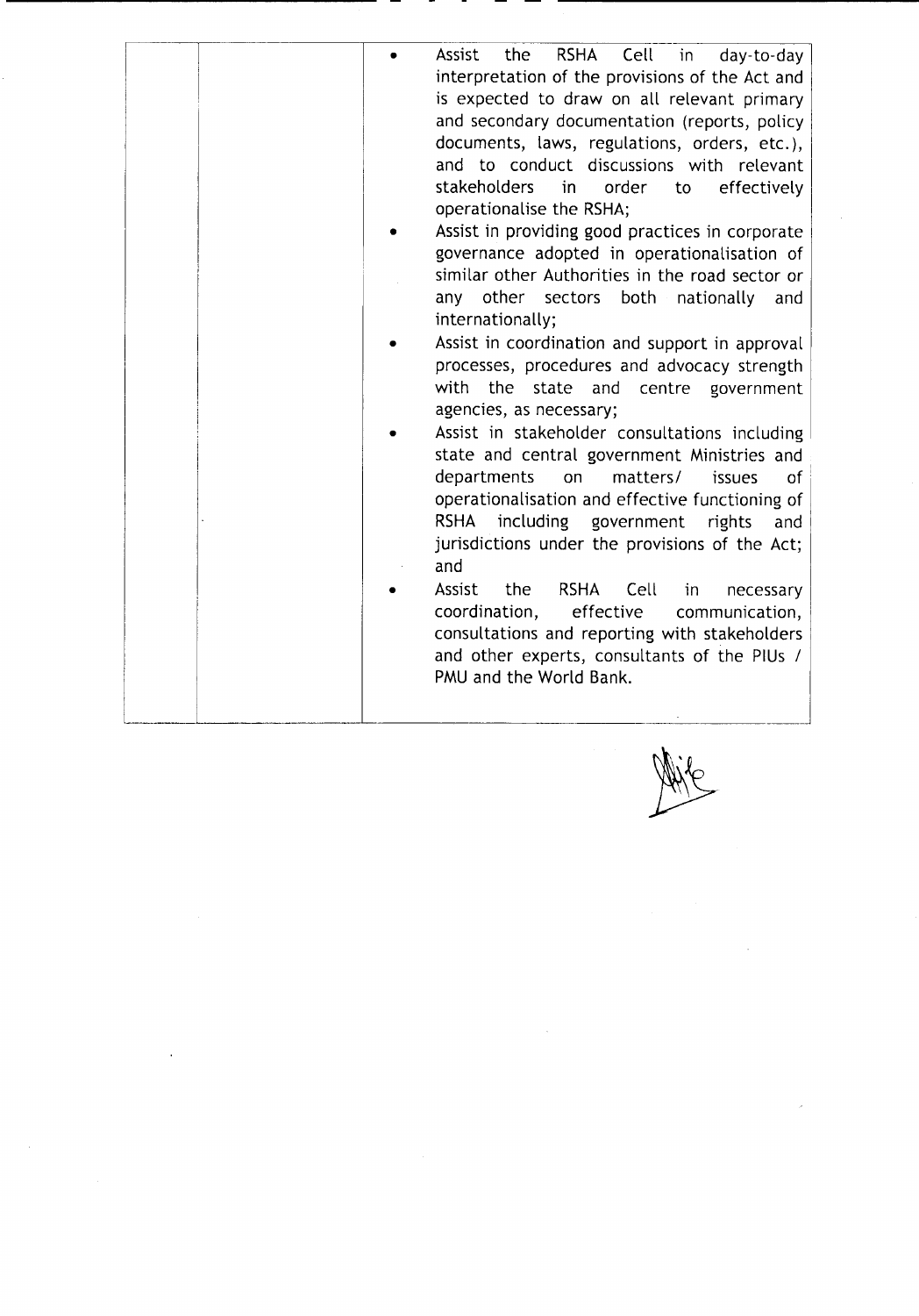|--|--|--|--|

**Recent**<br>
Recent<br>
Passport size color Photograph

1. Name of the Candidate: .

2. Father/Husband's Name: .

3. Date of Birth (In dd/mm/yyyy format): .

4. Permanent Address: .

5. Address for Correspondence: : .

6. (a) Telephone & Fax Nos: (Office/Residence) : .

- (b) MobHe No.: .
- (c) E-maillD : .
- 7. Educational Qualifications from degree level onwards:

| Name of<br>University/<br>Institution | Degree | Year of<br>passing | Division/<br>%age of<br>marks<br>obtained | Any<br>academic<br>distinction | Subjects/<br>specialization |
|---------------------------------------|--------|--------------------|-------------------------------------------|--------------------------------|-----------------------------|
|                                       |        |                    |                                           |                                |                             |
|                                       |        |                    |                                           |                                |                             |
|                                       |        |                    |                                           |                                |                             |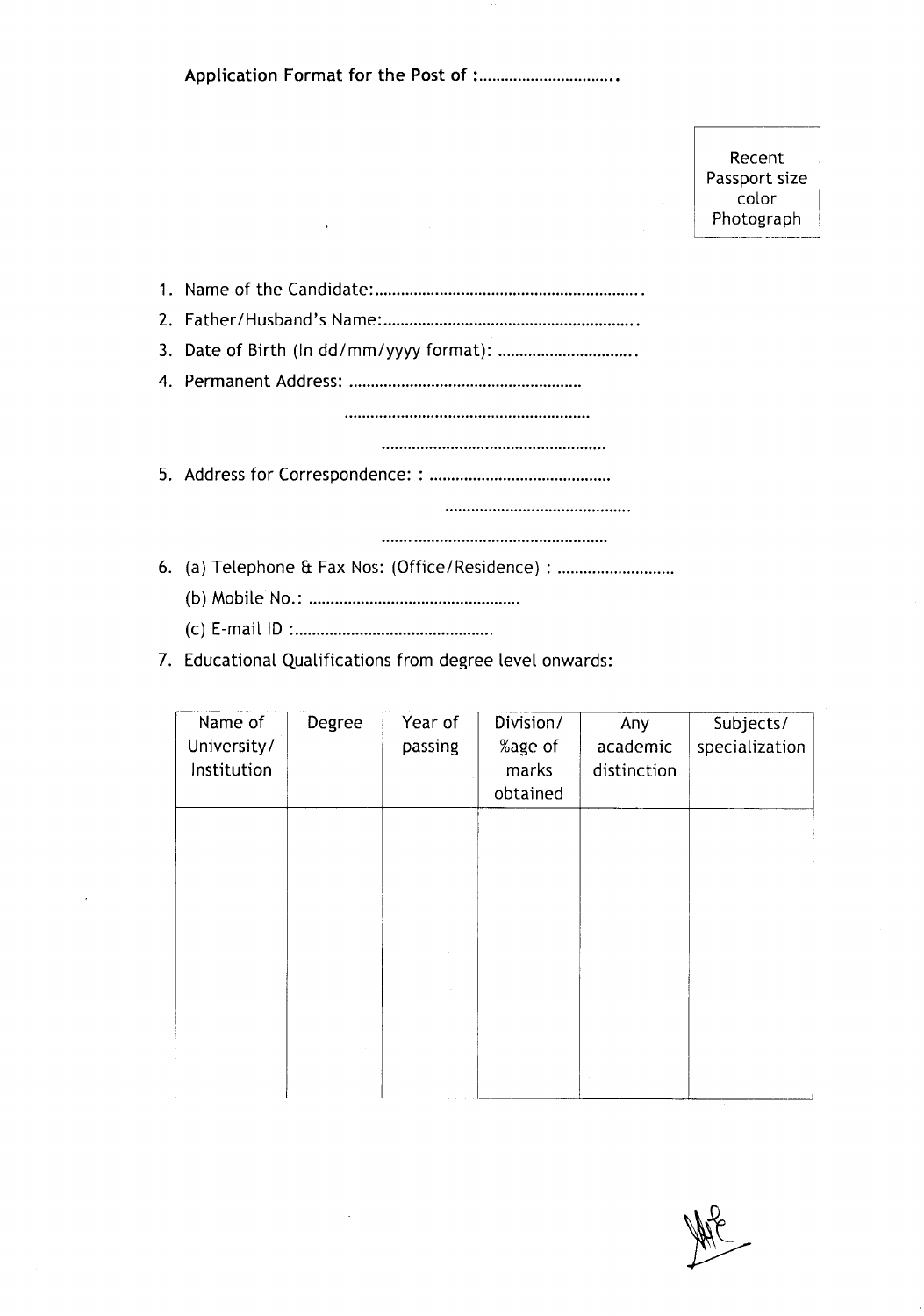8. Work Experience (in chronological order starting with present,):

| Name of      | Position | Pay   | Period of Post |    | <b>Brief</b> | Details of |
|--------------|----------|-------|----------------|----|--------------|------------|
| organisation | held     | Scale | held           |    | description  | relevant   |
|              |          |       | From           | To | of duties    | experience |
|              |          |       |                |    |              |            |
|              |          |       |                |    |              |            |
|              |          |       |                |    |              |            |
|              |          |       |                |    |              |            |
|              |          |       |                |    |              |            |
|              |          |       |                |    |              |            |
|              |          |       |                |    |              |            |
|              |          |       |                |    |              |            |
|              |          |       |                |    |              |            |
|              |          |       |                |    |              |            |

9. Special ability / Experience, if any, relevant to the post applied for:

10. Declaration:

I certify that all information furnished by me is true, correct and complete to the best of my knowledge and belief. I undertake that, if at any stage of selection or even after selection, any of the information furnished by me is found to be false, incorrect or misleading, then my candidature / appointment / services will stand cancelled / terminated without assigning any reasons thereof.

Date:...................

Place:....................

Signature of candidate